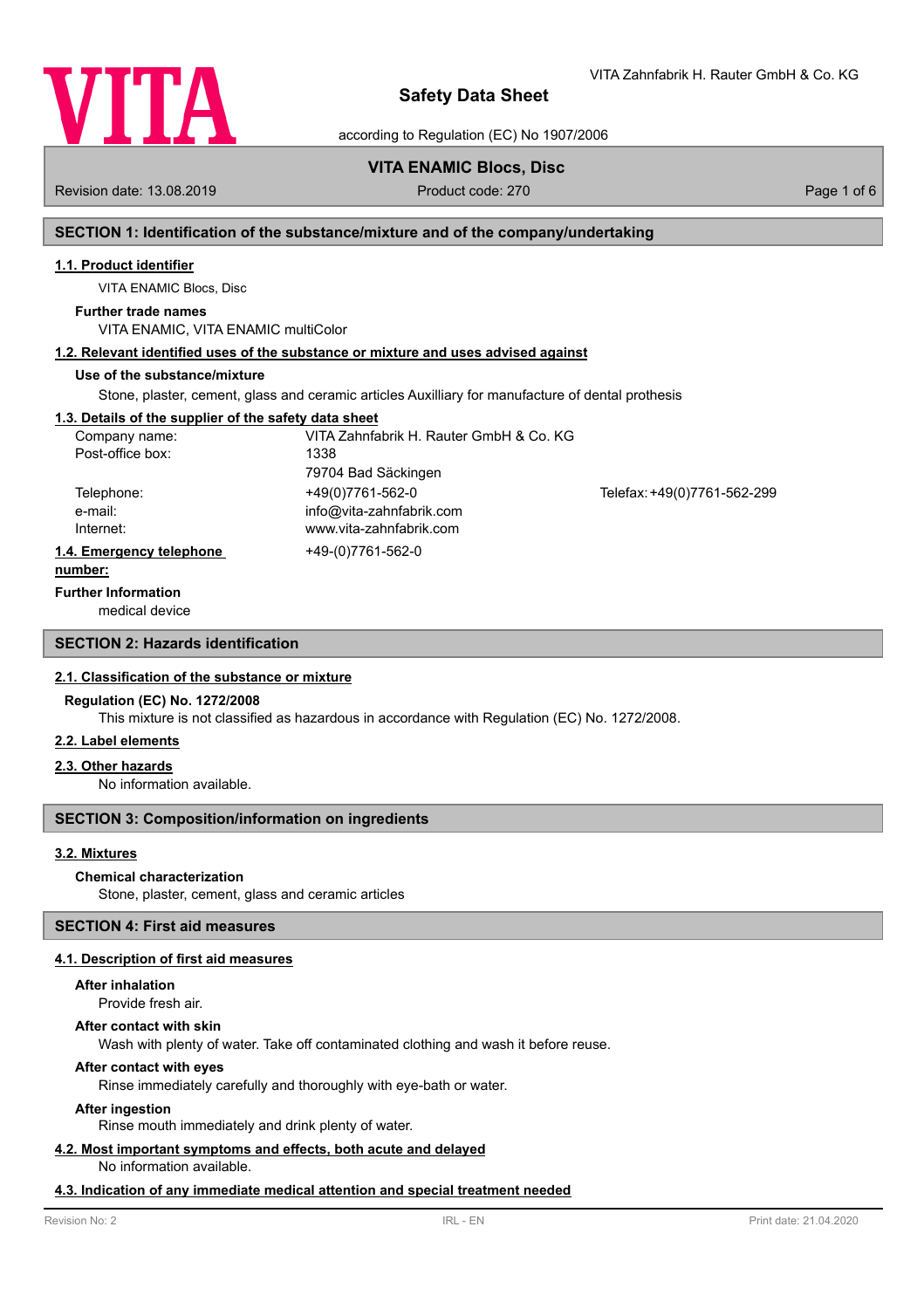

according to Regulation (EC) No 1907/2006

# **VITA ENAMIC Blocs, Disc**

Revision date: 13.08.2019 **Product code: 270** Product code: 270 **Page 2 of 6** Page 2 of 6

Treat symptomatically.

# **SECTION 5: Firefighting measures**

### **5.1. Extinguishing media**

#### **Suitable extinguishing media**

Co-ordinate fire-fighting measures to the fire surroundings.

#### **5.2. Special hazards arising from the substance or mixture**

Non-flammable.

## **5.3. Advice for firefighters**

In case of fire: Wear self-contained breathing apparatus.

### **Additional information**

Collect contaminated fire extinguishing water separately. Do not allow entering drains or surface water.

### **SECTION 6: Accidental release measures**

### **6.1. Personal precautions, protective equipment and emergency procedures**

Avoid dust formation. Do not breathe dust.

## **6.2. Environmental precautions**

Do not allow to enter into surface water or drains.

### **6.3. Methods and material for containment and cleaning up**

Take up mechanically. Treat the recovered material as prescribed in the section on waste disposal.

# **6.4. Reference to other sections**

Safe handling: see section 7 Personal protection equipment: see section 8 Disposal: see section 13

# **SECTION 7: Handling and storage**

# **7.1. Precautions for safe handling**

#### **Advice on safe handling**

No special measures are necessary.

#### **Advice on protection against fire and explosion**

No special fire protection measures are necessary.

### **7.2. Conditions for safe storage, including any incompatibilities**

### **Requirements for storage rooms and vessels**

Keep container tightly closed.

### **Hints on joint storage**

No special measures are necessary.

### **7.3. Specific end use(s)**

Stone, plaster, cement, glass and ceramic articles Auxilliary for manufacture of dental prothesis

### **SECTION 8: Exposure controls/personal protection**

# **8.1. Control parameters**

### **8.2. Exposure controls**

#### **Protective and hygiene measures**

Take off contaminated clothing. Wash hands before breaks and after work. When using do not eat, drink, smoke, sniff.

#### **Eye/face protection**

Wear eye protection/face protection.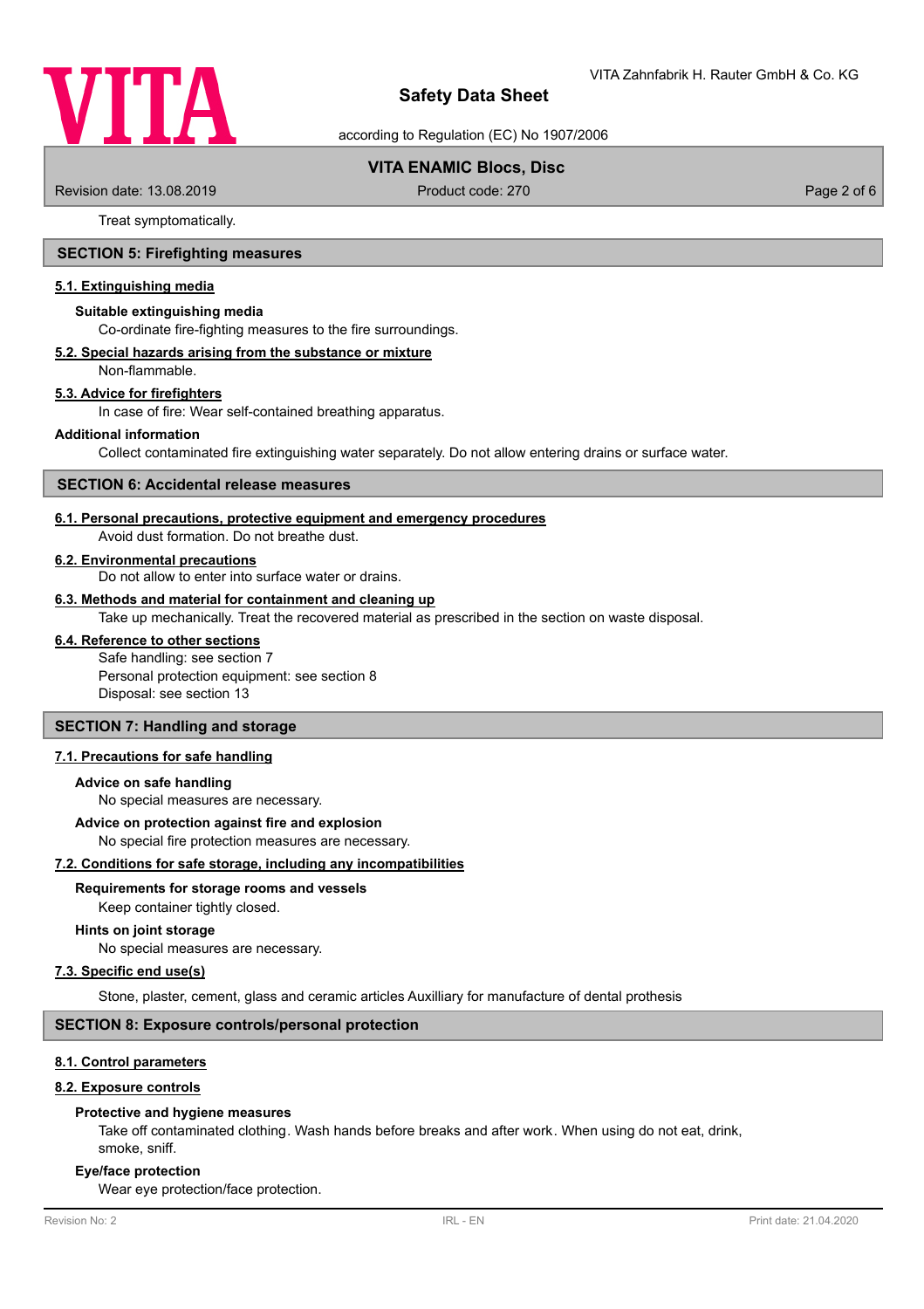

according to Regulation (EC) No 1907/2006

# **VITA ENAMIC Blocs, Disc**

Revision date: 13.08.2019 **Product code: 270** Product code: 270 **Page 3 of 6** Page 3 of 6

## **Hand protection**

When handling with chemical substances, protective gloves must be worn with the CE-label including the four control digits. The quality of the protective gloves resistant to chemicals must be chosen as a function of the specific working place concentration and quantity of hazardous substances. For special purposes, it is recommended to check the resistance to chemicals of the protective gloves mentioned above together with the supplier of these gloves.

## **Skin protection**

Use of protective clothing.

### **Respiratory protection**

In case of inadequate ventilation wear respiratory protection. Do not breathe dust. Provide adequate ventilation as well as local exhaustion at critical locations.

### **SECTION 9: Physical and chemical properties**

### **9.1. Information on basic physical and chemical properties**

| solid     |                           |
|-----------|---------------------------|
| odourless |                           |
|           | not determined            |
|           |                           |
|           | not determined            |
|           | ?                         |
|           | $\gamma$                  |
|           |                           |
|           | not determined            |
|           | not applicable            |
|           |                           |
|           | not determined            |
|           | not determined            |
|           |                           |
|           | not determined            |
|           | not applicable            |
|           | not determined            |
|           |                           |
|           | <= 1100 hPa               |
|           | 2,00000 g/cm <sup>3</sup> |
|           | No                        |
|           |                           |
|           | not determined            |
|           | not determined            |
|           | not determined            |
|           |                           |
|           | 0,0%                      |
|           |                           |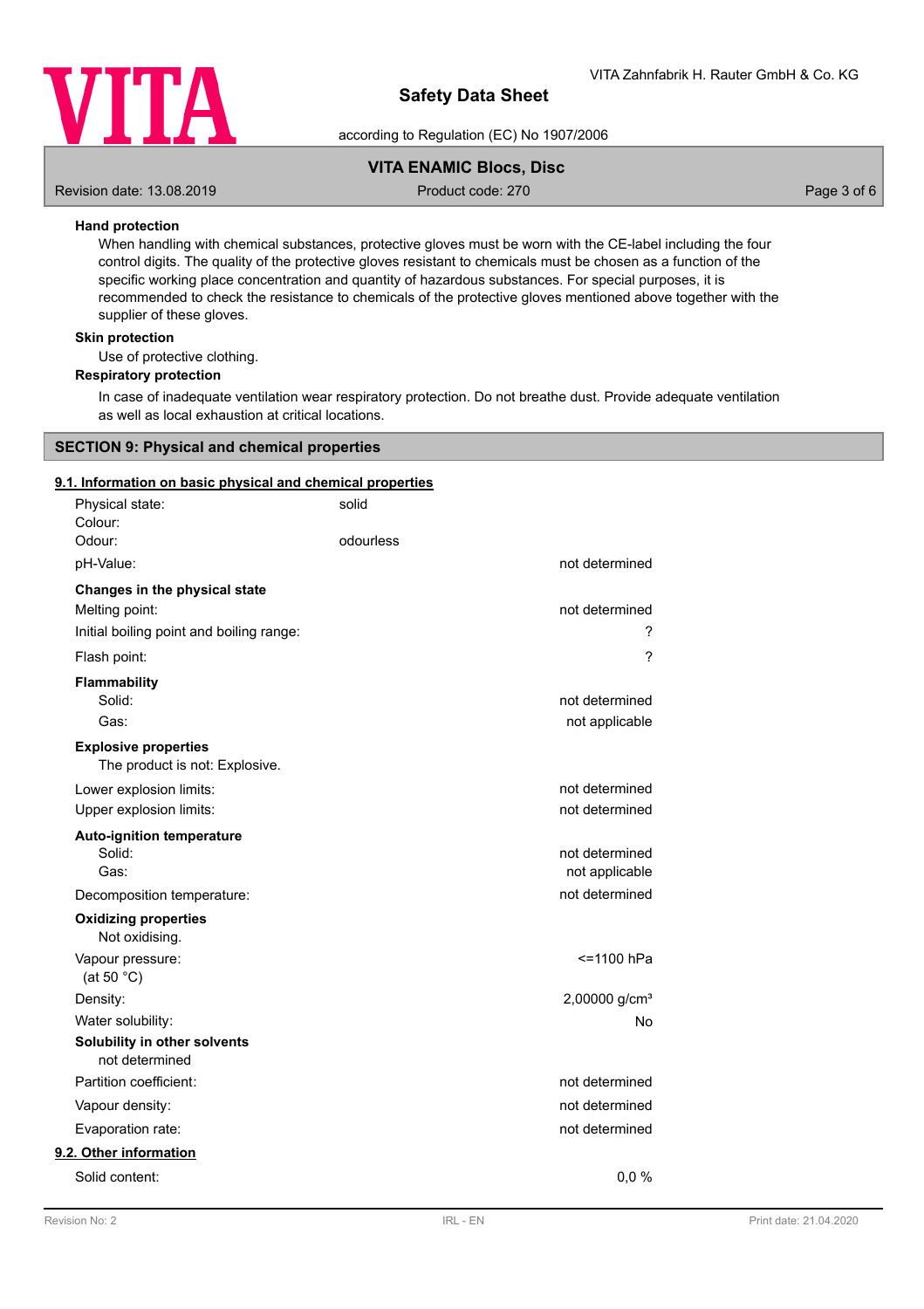

according to Regulation (EC) No 1907/2006

# **VITA ENAMIC Blocs, Disc**

Revision date: 13.08.2019 **Product code: 270** Product code: 270 **Page 4 of 6** Page 4 of 6

# **SECTION 10: Stability and reactivity**

### **10.1. Reactivity**

No hazardous reaction when handled and stored according to provisions.

## **10.2. Chemical stability**

The product is stable under storage at normal ambient temperatures.

#### **10.3. Possibility of hazardous reactions**

No known hazardous reactions.

### **10.4. Conditions to avoid**

none

# **10.5. Incompatible materials**

No information available.

### **10.6. Hazardous decomposition products**

No known hazardous decomposition products.

# **SECTION 11: Toxicological information**

# **11.1. Information on toxicological effects**

### **Acute toxicity**

Based on available data, the classification criteria are not met.

#### **Irritation and corrosivity**

Based on available data, the classification criteria are not met.

#### **Sensitising effects**

Based on available data, the classification criteria are not met.

### **Carcinogenic/mutagenic/toxic effects for reproduction**

Based on available data, the classification criteria are not met.

### **STOT-single exposure**

Based on available data, the classification criteria are not met.

#### **STOT-repeated exposure**

Based on available data, the classification criteria are not met.

# **Aspiration hazard**

Based on available data, the classification criteria are not met.

#### **Additional information on tests**

The mixture is classified as not hazardous according to regulation (EC) No 1272/2008 [CLP].

### **SECTION 12: Ecological information**

### **12.1. Toxicity**

### The product is not: Ecotoxic.

**12.2. Persistence and degradability**

The product has not been tested.

### **12.3. Bioaccumulative potential**

The product has not been tested.

# **12.4. Mobility in soil**

The product has not been tested.

# **12.5. Results of PBT and vPvB assessment**

The product has not been tested.

### **12.6. Other adverse effects**

No information available.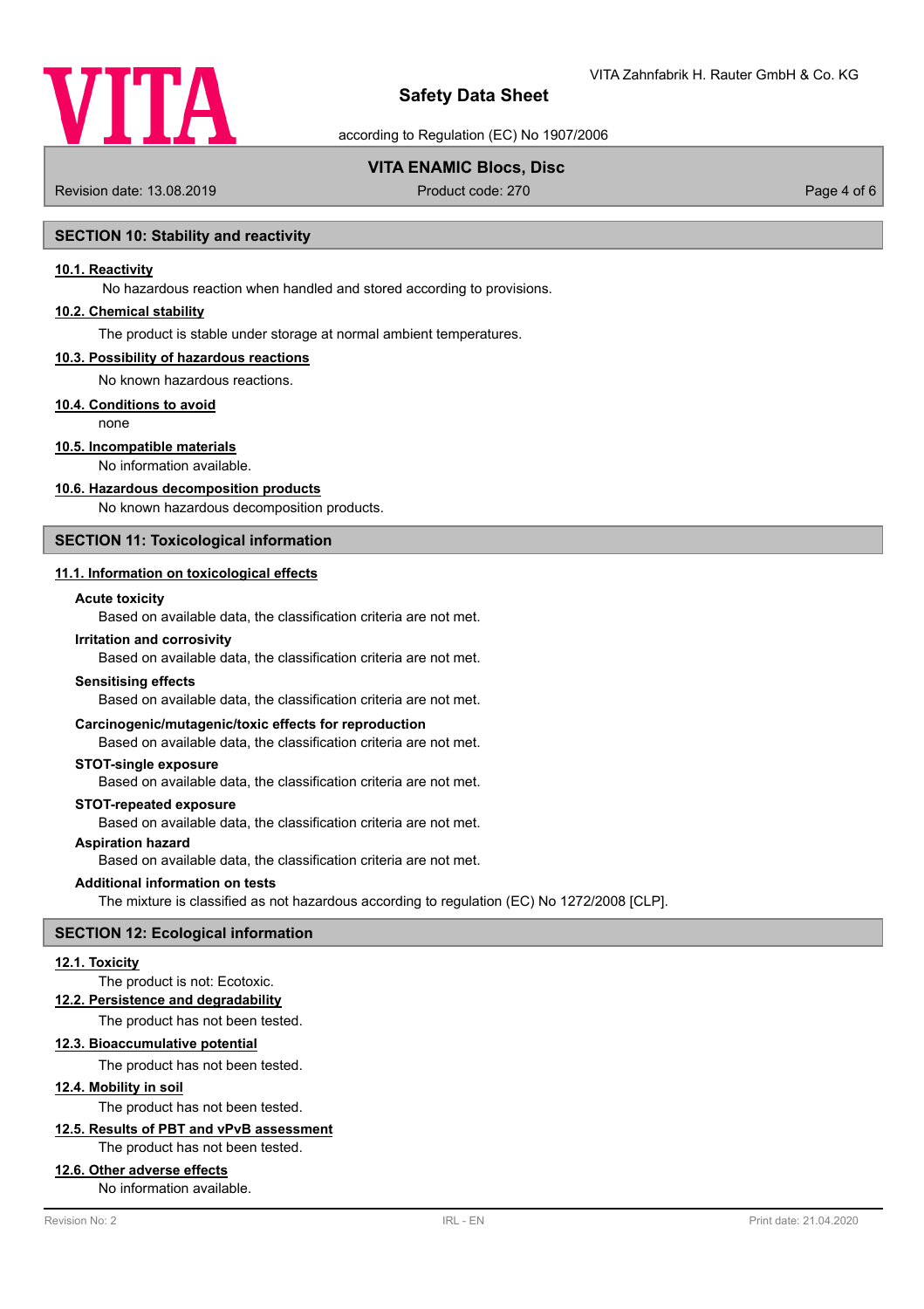

according to Regulation (EC) No 1907/2006

# **VITA ENAMIC Blocs, Disc**

Revision date: 13.08.2019 **Product code: 270** Product code: 270 **Page 5 of 6** Page 5 of 6

### **Further information**

Avoid release to the environment.

# **SECTION 13: Disposal considerations**

## **13.1. Waste treatment methods**

### **Disposal recommendations**

Do not allow to enter into surface water or drains. Dispose of waste according to applicable legislation.

# **Contaminated packaging**

Wash with plenty of water. Completely emptied packages can be recycled.

|  |  |  |  | <b>SECTION 14: Transport information</b> |
|--|--|--|--|------------------------------------------|
|--|--|--|--|------------------------------------------|

| Land transport (ADR/RID)                                                 |                                                                                                      |                        |
|--------------------------------------------------------------------------|------------------------------------------------------------------------------------------------------|------------------------|
| 14.1. UN number:                                                         | No dangerous good in sense of this transport regulation.                                             |                        |
| 14.2. UN proper shipping name:                                           | No dangerous good in sense of this transport regulation.                                             |                        |
| 14.3. Transport hazard class(es):                                        | No dangerous good in sense of this transport regulation.                                             |                        |
| 14.4. Packing group:                                                     | No dangerous good in sense of this transport regulation.                                             |                        |
| Inland waterways transport (ADN)                                         |                                                                                                      |                        |
| 14.1. UN number:                                                         | No dangerous good in sense of this transport regulation.                                             |                        |
| 14.2. UN proper shipping name:                                           | No dangerous good in sense of this transport regulation.                                             |                        |
| 14.3. Transport hazard class(es):                                        | No dangerous good in sense of this transport regulation.                                             |                        |
| 14.4. Packing group:                                                     | No dangerous good in sense of this transport regulation.                                             |                        |
| <b>Marine transport (IMDG)</b>                                           |                                                                                                      |                        |
| 14.1. UN number:                                                         | No dangerous good in sense of this transport regulation.                                             |                        |
| 14.2. UN proper shipping name:                                           | No dangerous good in sense of this transport regulation.                                             |                        |
| 14.3. Transport hazard class(es):                                        | No dangerous good in sense of this transport regulation.                                             |                        |
| 14.4. Packing group:                                                     | No dangerous good in sense of this transport regulation.                                             |                        |
| Air transport (ICAO-TI/IATA-DGR)                                         |                                                                                                      |                        |
| 14.1. UN number:                                                         | No dangerous good in sense of this transport regulation.                                             |                        |
| 14.2. UN proper shipping name:                                           | No dangerous good in sense of this transport regulation.                                             |                        |
| 14.3. Transport hazard class(es):                                        | No dangerous good in sense of this transport regulation.                                             |                        |
| 14.4. Packing group:                                                     | No dangerous good in sense of this transport regulation.                                             |                        |
| 14.5. Environmental hazards                                              |                                                                                                      |                        |
| <b>ENVIRONMENTALLY HAZARDOUS:</b>                                        | no                                                                                                   |                        |
| 14.6. Special precautions for user                                       |                                                                                                      |                        |
| No information available.                                                |                                                                                                      |                        |
| 14.7. Transport in bulk according to Annex II of Marpol and the IBC Code |                                                                                                      |                        |
| not applicable                                                           |                                                                                                      |                        |
| <b>SECTION 15: Regulatory information</b>                                |                                                                                                      |                        |
|                                                                          | 15.1. Safety, health and environmental regulations/legislation specific for the substance or mixture |                        |
| EU regulatory information                                                |                                                                                                      |                        |
| Information according to 2012/18/EU<br>(SEVESO III):                     | Not subject to 2012/18/EU (SEVESO III)                                                               |                        |
| National regulatory information                                          |                                                                                                      |                        |
| Water hazard class (D):                                                  | - - non-hazardous to water                                                                           |                        |
| Revision No: 2                                                           | IRL - EN                                                                                             | Print date: 21.04.2020 |